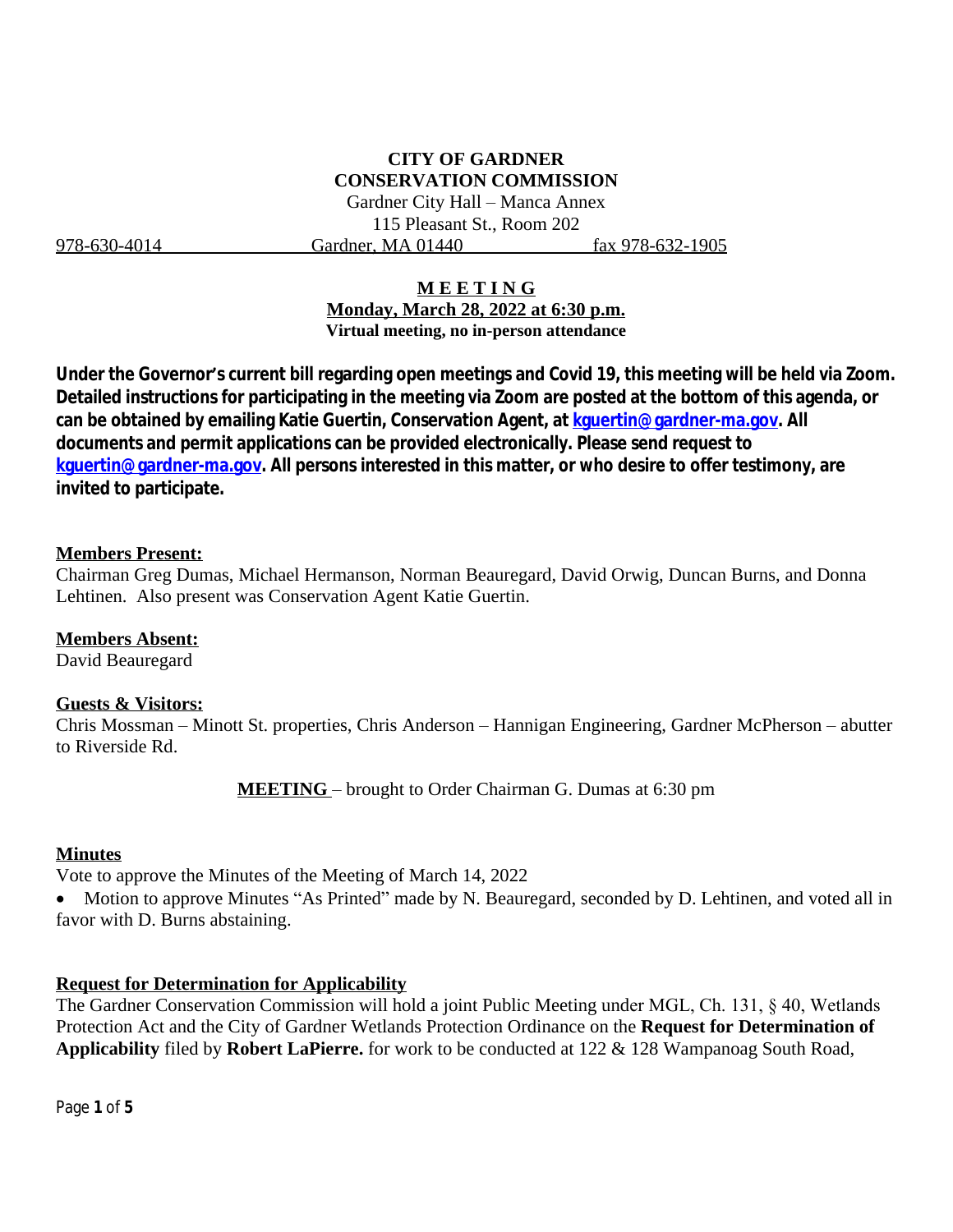Gardner, MA 01440 (W42-3-9 & W42-4-10). Proposed work consists of the removal of several potentially hazardous trees within 100 feet of a bordering vegetated wetland.

*Continued from 1/24/22, 2/14/22, 2/28/22, 3/14/22*

- K. Guertin advised that there has been no update since the last meeting.
- A Motion to continue to April  $11<sup>th</sup>$  was made by D. Burns, seconded by N. Beauregard, and voted all in favor.

# **Request for Determination for Applicability**

The Gardner Conservation Commission will hold a joint Public Meeting under MGL, Ch. 131, § 40, Wetlands Protection Act and the City of Gardner Wetlands Protection Ordinance on the **Request for Determination of Applicability** filed by **Ronald Chevarie.** for work to be conducted at 72 Minott Street, Gardner, MA 01440 (W12-18-6). Proposed work consists of the construction of a garage within 100 feet of a bordering vegetated wetland.

• Representative Chris Mossman explained that the proposal is for a 40x40 garage on a lot which already has an existing house. He is before the Commission due to the Bordering Vegetative Wetlands, 100' Buffer Zone, and the existence of a perennial stream, which is man-made. He explained that there is a little grading which extends into the 100' Buffer. He is proposing silk fencing and a designated construction entrance.

 G. Dumas asked about the proximity of the existing tree line, and C. Mossman replied that it's back from the work area, but that some trees have been already been cut. No stumping. A wetlands engineer has been brought onto the project. G. Dumas inquired as to how many trees have been cut? C. Mossman replied that "not many" trees have been cut. It was primarily brush and invasive species.

- D. Orwig questions the 90-degree turn of the existing driveway. C. Mossman explained that they are expanding the width of the driveway to accommodate the garage. The need to do so was driven by a zoning issue regarding the lack of required frontage for this property.
- A Motion to end the hearing was made by N. Beauregard, seconded by D. Lehtinen, and voted all in favor.
- A Motion to grant a Negative 3 Determination was made by D. Orwig, seconded by N. Beauregard, and voted all in favor.

## **Notice of Intent**

The Gardner Conservation Commission will hold a joint Public Hearing under MGL, Ch. 131, § 40, Wetlands Protection Act and the City of Gardner Wetlands Protection Ordinance on **a Notice of Intent** filed by **Ronald Chevarie**, for the construction of a single-family home and associated utilities, located at 80 Minott Street, Gardner (W12-23-7). The proposed work is located within the buffers to Bordering Vegetated Wetland.

 C. Mossman, also representing this property, explained that this proposal is to build a single-story home. No foundation drain is being proposed. There will be more fill in the front yard. There is a little work in the 100' Buffer Zone – grading in the rear. The grading also encroaches on the perennial stream. C. Mossman pointed out that there are established homes already near the perennial stream. His proposal includes 3,000 sqft of alteration, which is allowed since it's less than 10% of the total lot. No construction work is being proposed in the Buffer Zone. Silk fencing is proposed and also a designated construction entrance. Thus far there are no DEP comments or a file number.

- A Motion to close the hearing was made by D. Orwig, seconded by D. Lehtinen, and voted all in favor.
- A Motion to approve a Standard Order of Conditions, pending DEP comments, was made by N. Beauregard, seconded by D. Orwig, and voted all in favor.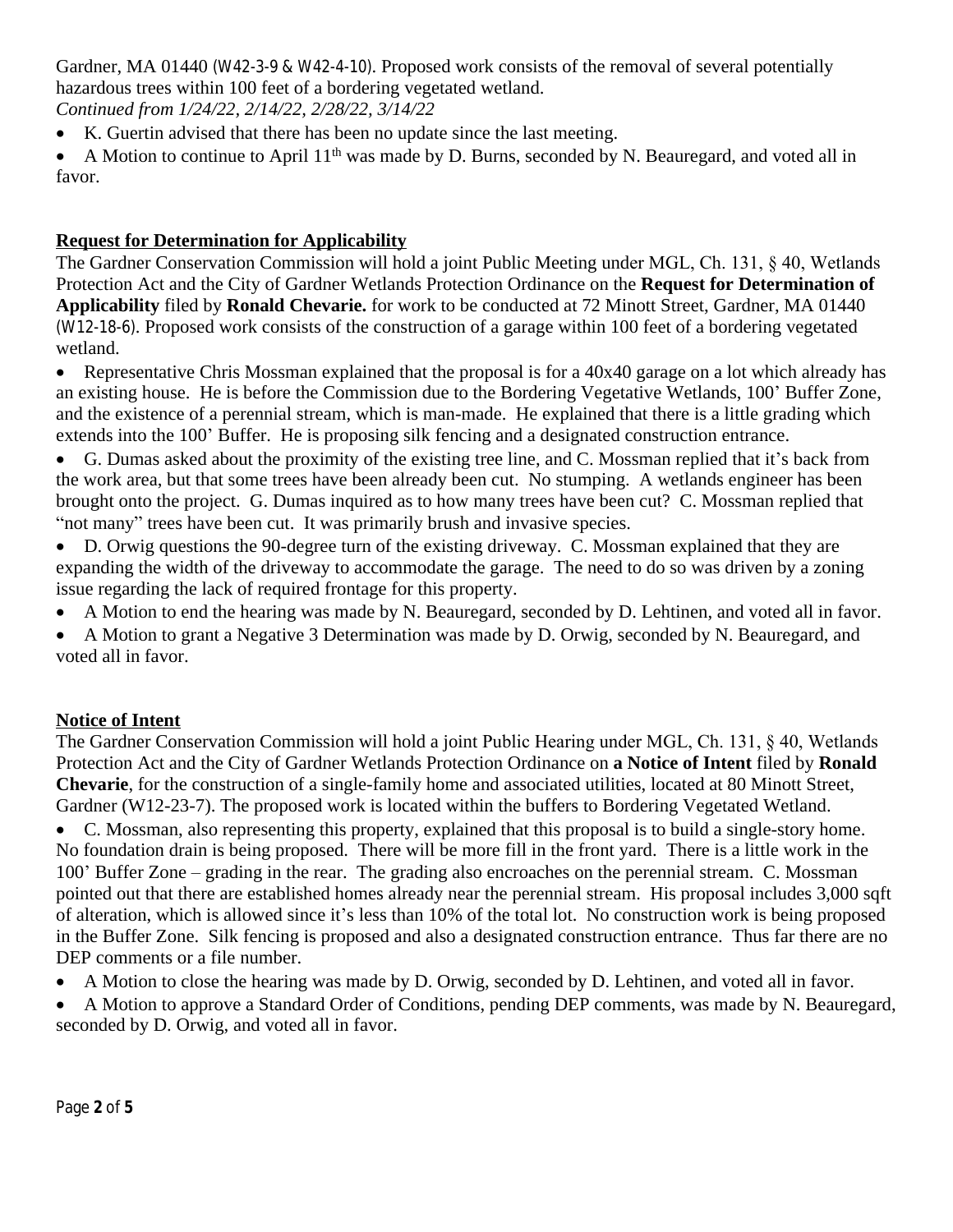# **Notice of Intent**

The Gardner Conservation Commission will hold a joint Public Hearing under MGL, Ch. 131, § 40, Wetlands Protection Act and the City of Gardner Wetlands Protection Ordinance on **a Notice of Intent** filed by **Gregory Romac**, for the removal and replacement of the bridge, located on Riverside Road, Gardner (H22-3-10). The proposed work is located within the buffers to Bordering Vegetated Wetland and Riverfront Area.

 Chris Anderson from Hannigan Engineering explained that the work is proposed to replace an existing bridge which crosses over the Otter River. The work also occurs in neighboring Templeton and April 11<sup>th</sup> is Templeton's scheduled Conservation meeting. The issues at hand are the Bordering Vegetative Wetlands, River Front, and Flood Plain Elevation (in Templeton only).

• The project affects the 3 concrete abutments (one on each side of the river, and one in the middle of the river). Their proposal plans for two new concrete pillars on either side of the river. The decking will be constructed off-site and be brought in, starting on the Templeton side. Straw waddles and silk fencing are proposed. Hydraulic boons are proposed for the heavy equipment. MacKenzie Engineering drew up the plans.

 D. Orwig thought that the new abutments would be done while the bridge is still there. C. Anderson clarified that yes, the piers will be done while the existing bridge is still active.

 D. Burns inquired about the length of time for the project. C. Anderson does not have a definitive answer yet. He replied that it could be approximately one week or so. He also added that they have not decided on a contractor yet.

 C. Anderson also stated that the prefabricated steel will be brought in on a flatbed. The intent is to be completed by next winter, noting that timing is urgent due to safety concerns of the existing bridge.

 G. Dumas asked for more clarification on the proposed concrete pillars. C. Anderson replied that the existing footings will remain intact. There is no substantial demo work. The middle abutments and existing side abutments serve no structural purpose for the new bridge. The deck is designed to accommodate the elevation (slope stabilization). Trying to avoid erosion issues.

 G. Dumas asked how deep the pillars will go. C. Anderson noted approximately 6' deep and 18" at the base. They are trying to do this during the "low season." If de-watering is necessary, they can work with the Commission. G. Dumas also wanted to clarify that the middle abutment is stable, and C. Anderson stated that per the structural engineer, it is.

 C. Anderson noted that there is a DEP file number, but no comments yet. The Commission is in agreement to wait for the DEP comments.

 K. Guertin questioned that the flood plain is not on the Gardner side, too? C. Anderson reiterated that it only shows on the Templeton side. K. Guertin also inquired about flood storage for the piers, and C. Anderson stated that they are not needed for this project.

• M. Hermanson noted that if the DEP comments come in prior to April 11<sup>th</sup>, the Commission will need to have Mr. Anderson available for our April 11<sup>th</sup> meeting, but it conflicts with Templeton's scheduled Conservation meeting. G. Dumas noted that Mr. Anderson could address the comments in a letter to the Commission. D. Burns suggested that the Commission continue the case to the April 25<sup>th</sup> meeting.

 An abutter, Gardner McPherson, broached a number of concerns. He confirmed that the existing bridge was built around 1900 to 1905, making the existing piers and pillars very old. He is concerned about the pier becoming loose and also weight limits for the bridge. Currently there are no postings to stop large trucks from travelling over the bridge. In terms of the project's timeframe, his concern is with elderly people who are house-bound living on the Gardner side. He is also concerned about who the contractor will be. Could a bond be put into place in case anything goes wrong? Also, the width of the deck is a concern. Will it be wide enough for plows? C. Anderson will reach out to MacKenzie Engineering to provide weights and confirmation. G. Dumas noted that some of those points are out of the Commission's purview.

A Motion to continue the case to April  $25<sup>th</sup>$  was made by D. Burns, seconded by N. Beauregard, and voted all in favor.

Page **3** of **5**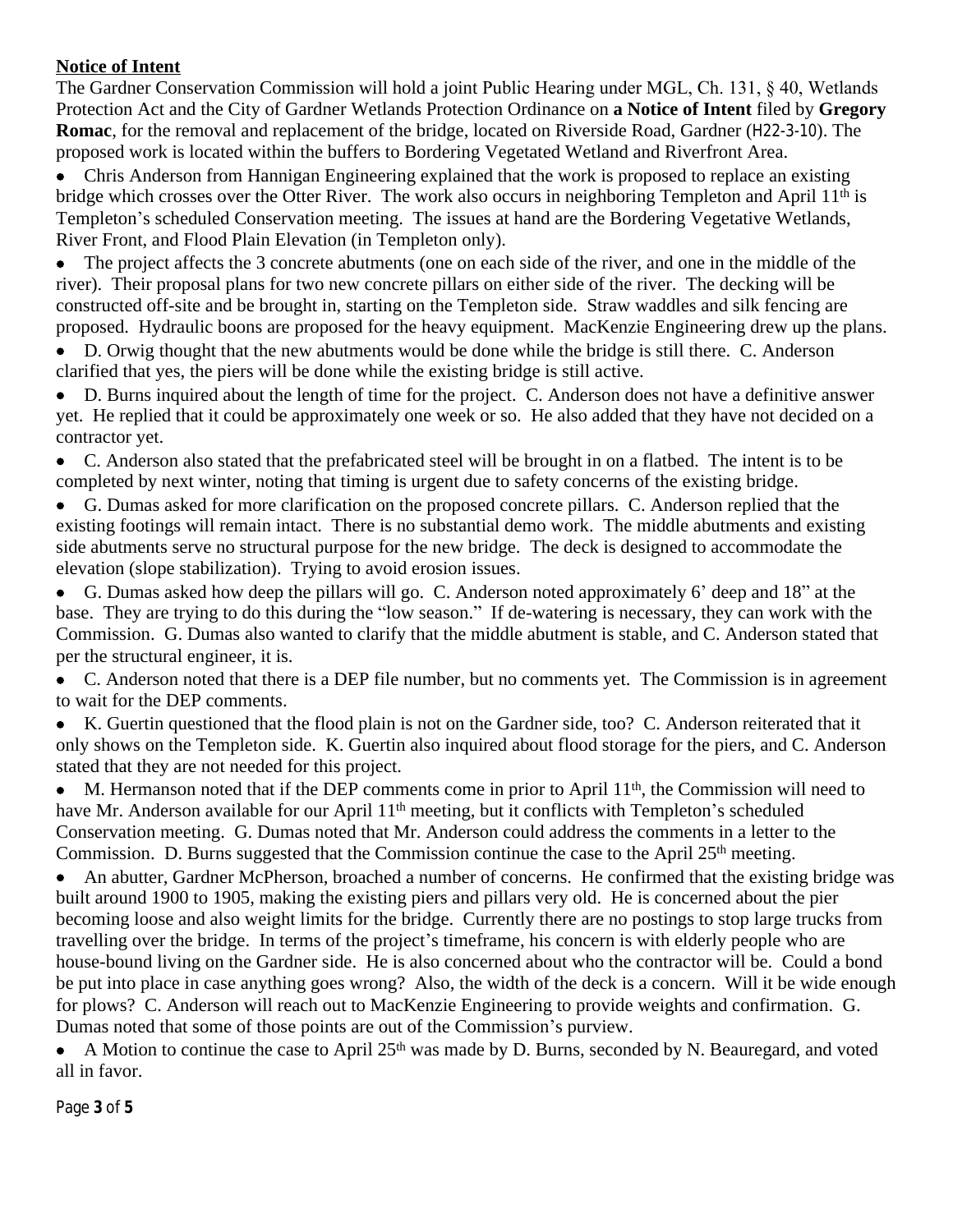D. Burns also requests a site visit for the Commission, and K. Guertin will make the arrangements.

## **New Business**

Elementary School peer review

 K. Guertin advised that both Tighe & Bond and Fuss & O'Neil want to have site visits. She advised that she hasn't walked the site recently. G. Dumas stated that he wants the Commission to be included on these site visits.

 Steve Rockwood, an abutter, submitted photos he took at the site showing a number of concerning issues. G. Dumas indicated that in terms of some of the photos (leaching around footings, as an example) they are normal construction site issues, and any problems would need to be fully evaluated after construction. There were also numerous photos of trash (Styrofoam packing material, etc) strewn about the site. These are not acceptable. The Commission knows that construction sites typically have a laborer walk the site daily. They also need to ensure that the dumpsters are securely covered. K. Guertin will contact Fuss & O'Neil to have the site cleaned up. D. Burns wants a date as to when it will be cleaned up.

G. Dumas suggests once a week site visits.

Matthews St.

 K. Guertin advised that the property is clear-cut now. She needs to get out there to verify things. Currently the Building Permit is on hold until she can confirm things. Is the dirt located on this site from the hospital construction? The tracks indicate that theory.

 G. Dumas notes that the Building Department needs to monitor the dirt movement. He is concerned about dirt getting into storm drains.

## **Upcoming Meetings**

April 11

**7:22 pm** A motion to adjourn was made by D. Burns. The motion was seconded by N. Beauregard, and voted unanimously, all in favor.

*NOTICE: These Agenda items consist of items that are reasonably anticipated by the Chair to be discussed at the meeting and are specifically allowed to be discussed at the meeting. Not all items listed may in fact be discussed and other items not listed may also be brought up for discussion to the extent permitted by law.*

Katie Guertin is inviting you to a scheduled Zoom meeting.

Topic: Gardner Conservation Commission Time: Mar 28, 2022 06:30 PM Eastern Time (US and Canada)

Join Zoom Meeting https://zoom.us/j/97901057193?pwd=Ny84NkVLM2lEcXBRRGtsRzVvMHczdz09

Page **4** of **5** Meeting ID: 979 0105 7193 Passcode: 709142 One tap mobile